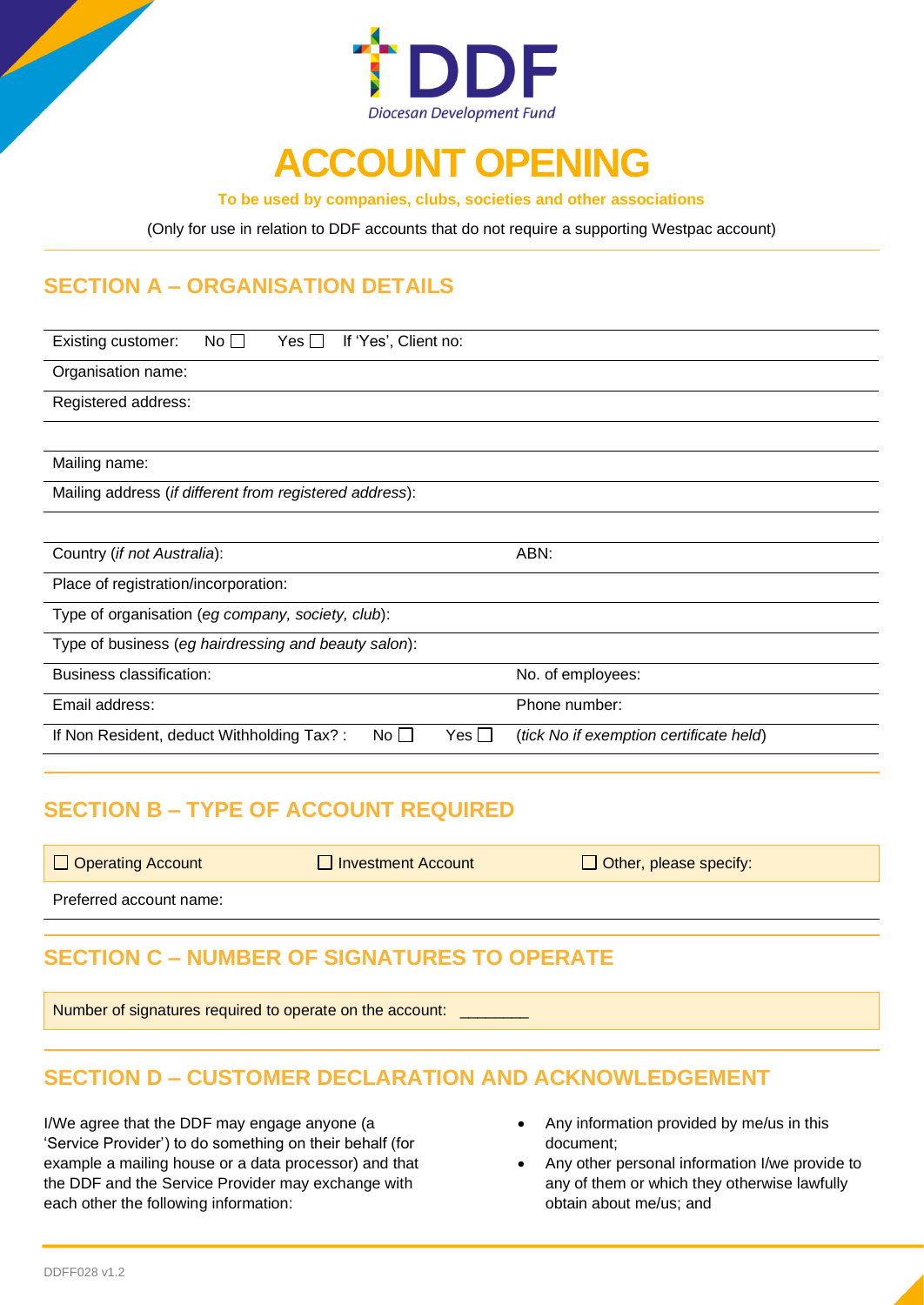• Transaction details or transaction history arising out of my/our arrangements with the DDF.

The DDF might give any information referred to above to entities other than the Service Providers where it is required or allowed by law or where I/we have otherwise consented.

I/We agree that any information referred to above can be used by the DDF and any Service Provider to open the account I/We have requested and for account administration, planning, product development, and research purposes.

I/We understand that I/we can access most personal information that the DDF holds about me/us (sometimes there will be a reason why this is not possible, in which case I/we will be told why).

I/We understand that if I/we fail to provide any information requested in this form, or do not agree to any of the possible exchanges or uses detailed above, my/our request may not be accepted by the DDF.

To find out what sort of personal information the DDF has about you, or make a request for access, please contact (07) 4887 3090.

#### I/We agree

- to be bound by the terms and conditions which apply from time to time to this account opened by me/us with the DDF;
- the DDF may charge to this or any other account(s) I/we may conduct with the DDF or recover from me/us any bank fees, government charges, taxes or duties imposed on transactions on/or which relate to my/our account(s);
- the DDF's acceptance of this application, thereby creating the contract of investment, may only be made by entry of the Investor(s)'s names in the DDF's books; and
- that documents presented for identification purposes may be verified by the DDF with an appropriate authority.

I/We believe the details on pages 1 and 2 of this form to be true and correct.

Signed for and on behalf of:

| Organisation name:          |                            |
|-----------------------------|----------------------------|
| by (signature)              | by (signature)             |
| Name of representative:     | Name of representative:    |
| Office held (eg. director): | Office held (eg. director) |

### **PLEASE FORWARD COMPLETED FORM TO:**

#### **Diocesan Development Fund**

| In Person: | 170 William Street               |  |
|------------|----------------------------------|--|
|            | Rockhampton Q 4700               |  |
| Mail:      | PO Box 611<br>Rockhampton Q 4700 |  |
|            |                                  |  |

Email: [ddf@rok.catholic.net.au](mailto:ddf@rok.catholic.net.au)

| <b>OFFICE USE ONLY</b> |                     |                     |                |  |  |  |
|------------------------|---------------------|---------------------|----------------|--|--|--|
| Date received:         | Account authorities | Account signatories | Processed by   |  |  |  |
|                        | completed?          | Identified?         | (please sign): |  |  |  |